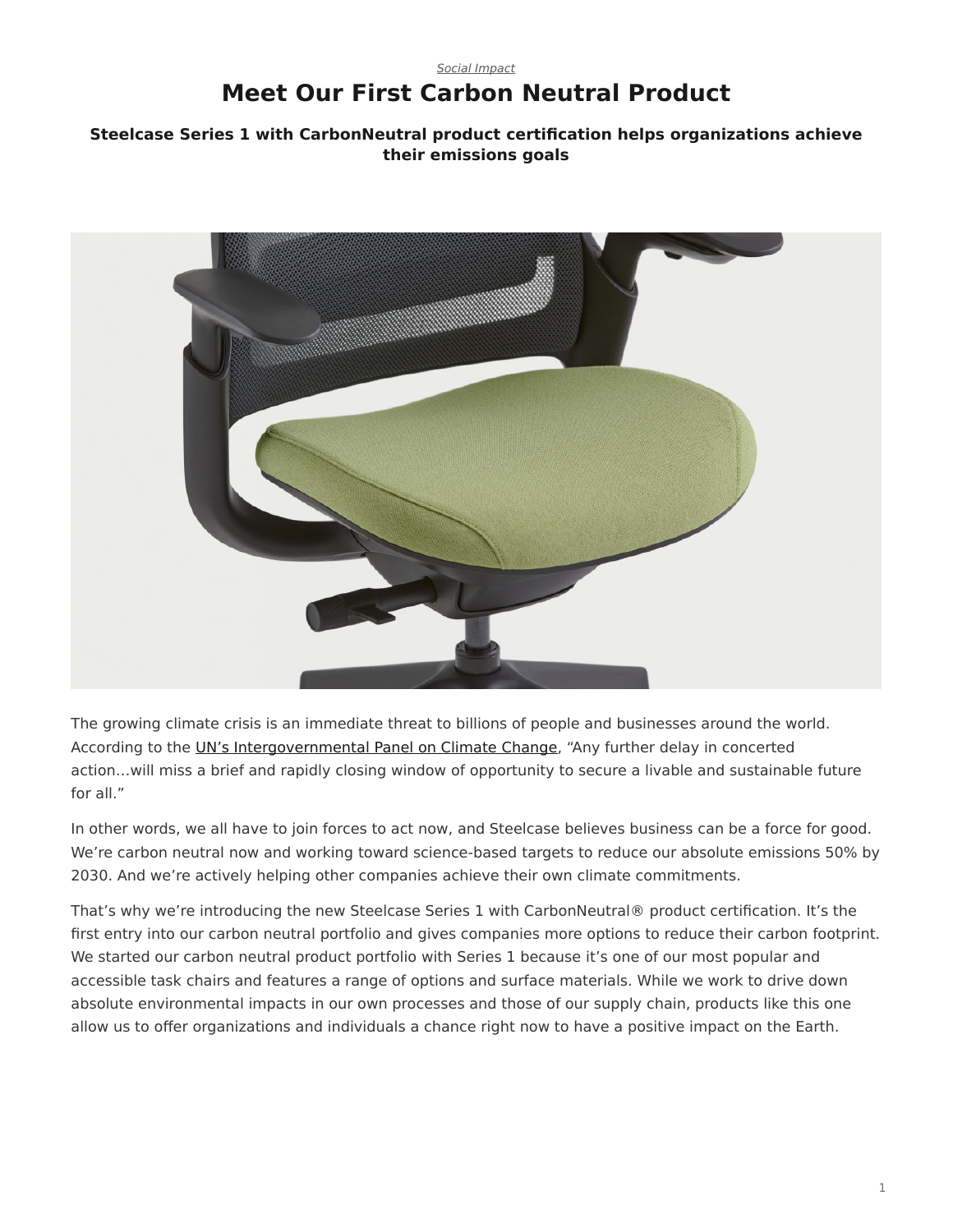Steelcase Series 1 with CarbonNeutral product certification includes the same design, ergonomics and quality engineered in the existing Steelcase Series 1 task chair with the added benefit of having its carbon footprint offset for organizations seeking more environmentally-friendly options. Carbon emissions are measured, calculated and verified by a third party across every stage of the chair's life cycle – offsetting 100% of emissions through projects like forest management, renewable energy, cleaner cooking and electric transportation. These projects – supported by Steelcase through a partnership with Climate Impact Partners – help remove and avoid pollution in environments around the world.



#### **THE NEED TO BE NEUTRAL**

The impetus for businesses to be more environmentally conscious and attain carbon neutrality is growing. Commercial industry accounts for almost a quarter of all global pollution, meaning companies can make a significant impact if they ensure their facilities, manufacturing, supply chains and other processes are engaged in low-carbon streams whenever possible. [Climate Impact Partners](https://www.climateimpact.com/news-insights/insights/reality-check-climate-action-and-commitments-fortune-global-500/) reports:

- 16% of all Global Fortune 500 companies have carbon neutrality goals
- 50% of those have achieved or will achieve carbon neutrality by 2030
- 38% of Global Fortune 500 companies have delivered a significant climate milestone or are publicly committed to do so by 2030.

Series 1 with CarbonNeutral product certification helps organizations contribute to their goals for Scope 3 emissions.

- **SCOPE 1** includes direct emissions like those from a company's facilities and transportation.
- **SCOPE 2** represents things like the use of electricity, where the emissions are not directly emitted by the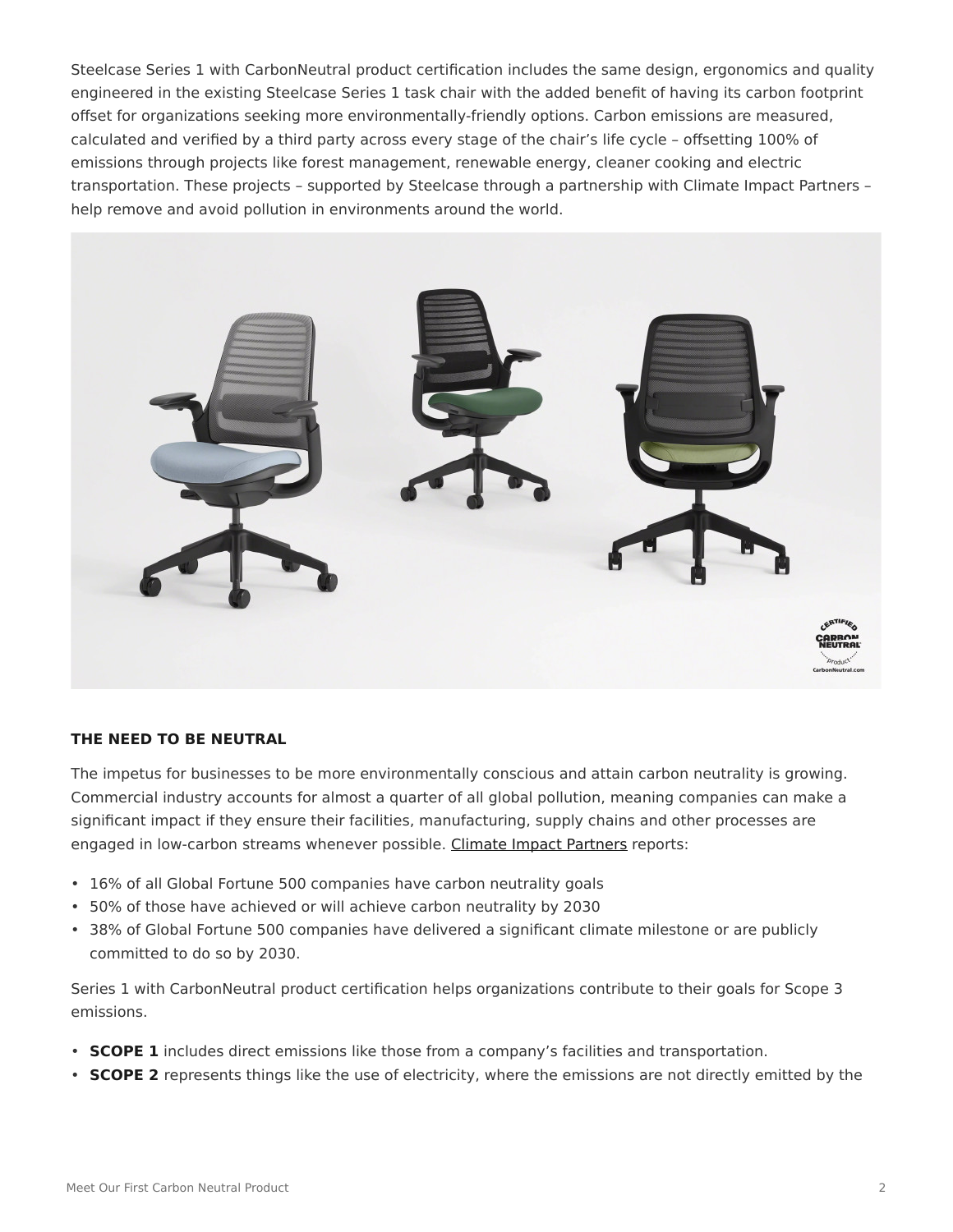company.

• **SCOPE 3** includes indirect types of emissions such as purchased goods and services (such as a chair or furniture).

By providing furniture choices that are carbon neutral, Steelcase is helping customers arrive at their own climate goals faster. By choosing Series 1 with CarbonNeutral product certification, customers can make progress toward their own Scope 3 climate emissions goals and LEED certification requirements.

### **HOW IT WORKS**

To manufacture, package and deliver the standard Steelcase Series 1 requires the equivalent in greenhouse gasses of driving 357 miles in an average gas-powered car. While there is no physical difference between the two chairs, every Steelcase Series 1 with CarbonNeutral product certification includes the purchase of carbon offsets that support projects that slow the effects of climate change.

Projects currently supported by Steelcase Series 1 with CarbonNeutral product certification include renewable energy, forest restoration, more efficient cook stoves and electric transportation.



Climate Impact Partners delivers solutions for action on climate. This organization believes that carbon markets have a critical role to play in delivering action by putting a price on carbon and funding carbon reduction activities to meet global climate goals. Climate Impact Partners builds on the expertise, integrity and innovation of two companies that have led the voluntary carbon market – Natural Capital Partners and ClimateCare. Fueled by a relentless drive for rapid action and results, its global team continues to pioneer the market's growth and set the standards for quality that will maximize its impact.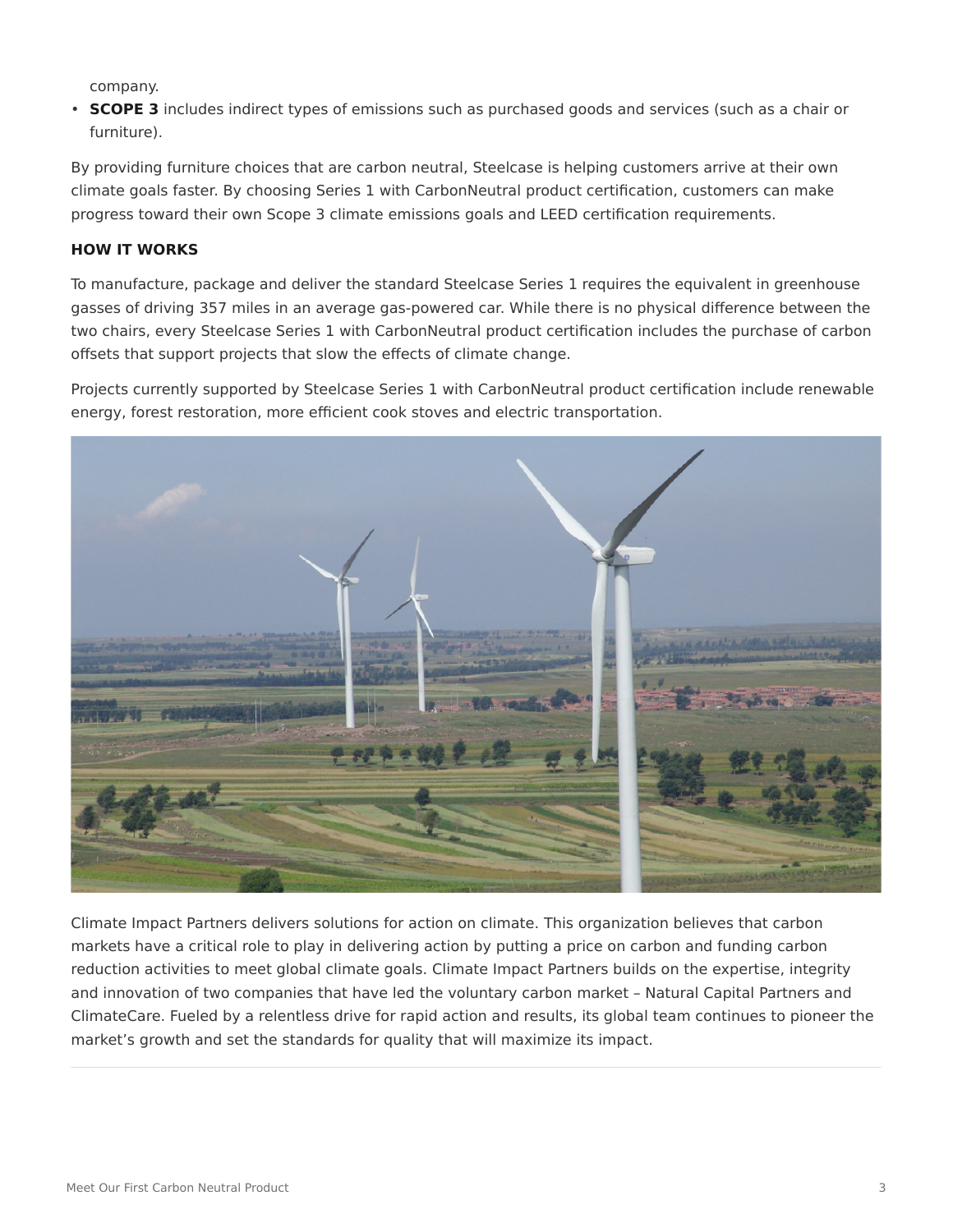#### **OUR PATH FORWARD: PROGRESS FOR THE PLANET**



Series 1 with CarbonNeutral product certification is only the beginning. We plan to broaden our carbon neutral portfolio by pursuing additional life cycle assessments on more products.

We are proud to have achieved Scope 1 and Scope 2 carbon neutrality and have a robust commitment to product development with life cycle thinking and cradle-to-cradle principles in mind. In addressing our own Scope 3 emissions, Steelcase has a science-based target to engage the top 80% of our purchased goods and transportation suppliers, encouraging them to set their own science-based emissions targets by 2025. We are also continuously improving our product development process to address our impact on climate change. Offsets are one way to take climate action now while we continue extensive work to improve processes and products over the long term.

Available Now: Learn more about Steelcase Series 1 with CarbonNeutral product certification.

**[+About Steelcase](https://www.steelcase.com/discover/steelcase/our-company/)**

**[+Customer Care](#page-0-0)**

**[+Legal Notices](#page-0-0)**